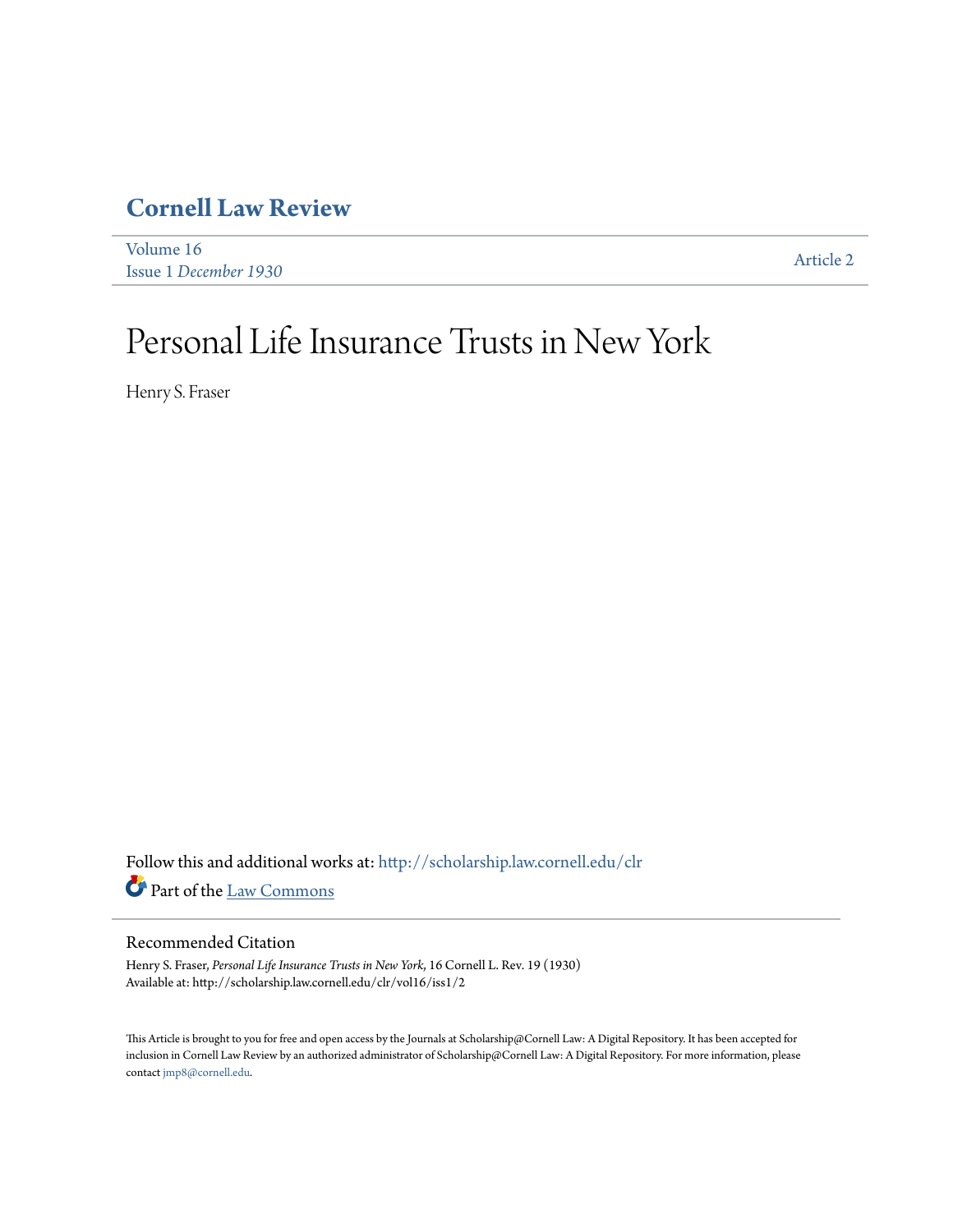# PERSONAL **LIFE INSURANCE** TRUSTS IN NEW YORK

#### HENRY **S.** FRASER\*

#### **INTRODUCTORY**

The well-known danger of placing a large lump sum of money in the hands of an inexperienced widow is perhaps the greatest contributing factor to the phenomenal spread of the personal life insurance trust idea. By such a trust many a husband is arranging for the proceeds of his life insurance to be paid to a local trust company and administered by it after his death according to a plan outlined in the trust instrument. In this way the money is scientifically invested and the income paid to the widow and children at convenient intervals according to the terms of the trust agreement. The trust instrument will also provide for the ultimate disposition of the principal, and it may contain special features dealing with advancements of principal to meet emergencies, the expenses of an education, etc.

In order to create such a trust the insured may either name the bank as the trustee-beneficiary in the policies, or he may assign the policies to the bank. At the same time that the policies are delivered to the bank, an instrunent is prepared and executed by the parties in which the manner of administering the proceeds of the insurance is set forth. On occasion the insured also transfers to the trust company securities of an income-producing nature and directs in the instrument that the bank shall hold such securities in trust during his lifetime and use the income to pay the premiums on the policies. the instrument will also provide for the disposition of the incomeproducing property after the death of the insured. This last stated trust is known as a funded trust. The vast majority, however, of personal life insurance trusts are unfunded, *i.* **e.,** no income-producing property is transferred to the bank during the lifetime of the insured, the insured continues to pay the premiums although the possession of the policies may be given to the trust company.

# I. **THE NATURE OF PERSONAL LIFE INSURANCE** TRUSTS

#### *(a) Unfunded trust where policies are not assigned.*

Resolved into its essential parts and irrespective of the labels and phraseology customarily employed, what is a personal unfunded life insurance trust? During the recent rise of this type of trust, many perplexing questions have been asked about its legal incidents. The

<sup>\*</sup>Member of **the** firm of Brown, Fraser **&** Black, Syracuse, **N. Y.**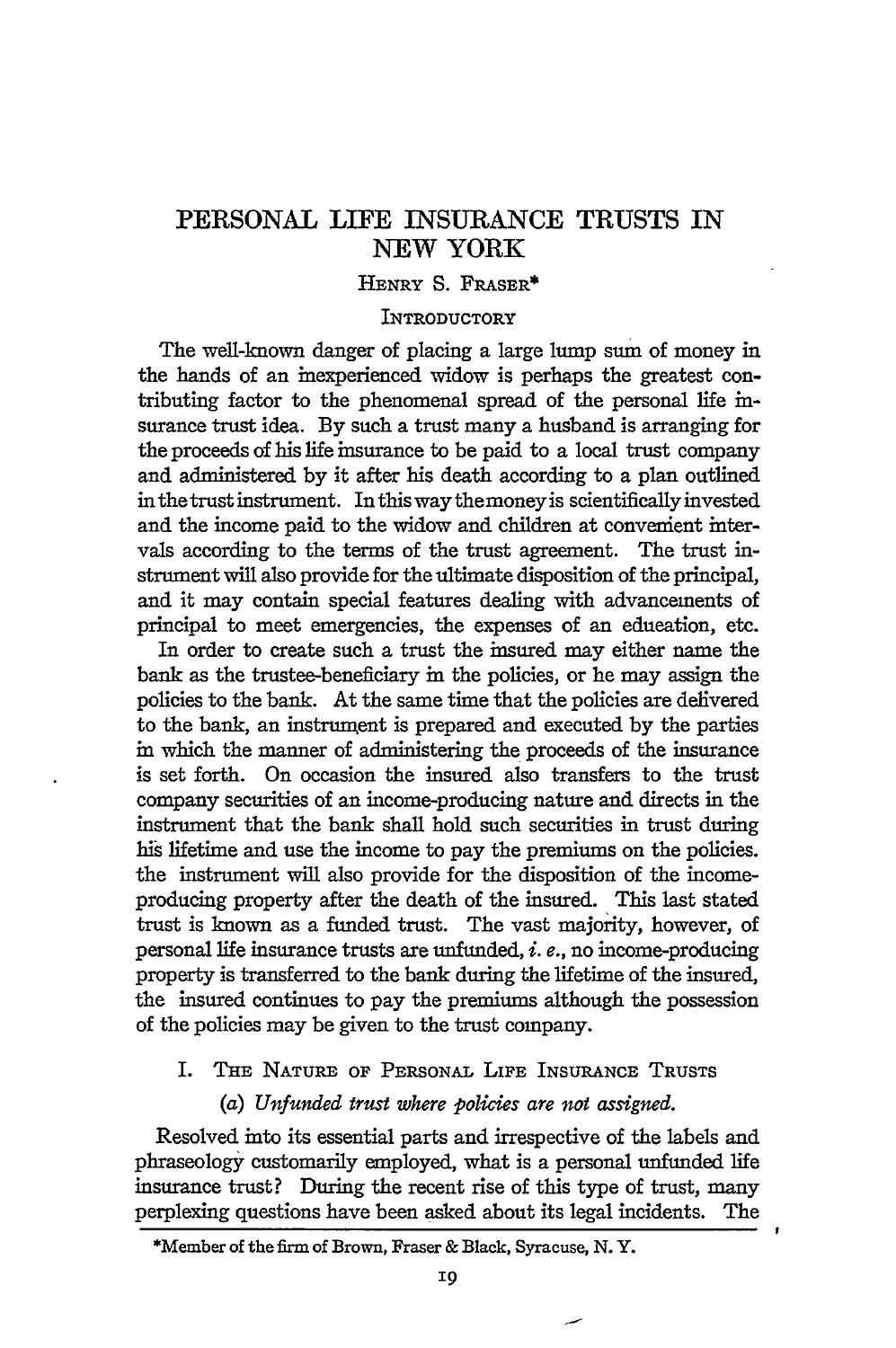difficulty of these questions springs inevitably from the unique nature of life insurance. Throughout the evolution of the law of insurance, difficulties have been encountered in attempting to fit the law of this field, which is distinctly *sui generis,* into the general pattern of jurisprudence. The familiar labels crowd for application, but in using them the courts have sometimes permitted them to becloud the realities. It is important, therefore, that the progress of life insurance trusts be attended with a close study by all lawyers of the actual relations of the parties.

Let us take a typical case of an unfunded arrangement where the policies are not assigned. In the first place, an instrument is executed **by** the bank and the insured **by** which the bank promises to collect and administer the proceeds of such policies of insurance on the life of the insured as he shall make payable to the bank as trustee. The instrument also sets forth in detail the manner in which the funds shall be administered and to whom the income and principal shall be paid. The trust company as trustee is then designated as beneficiary under the policies, and they are delivered to the bank for safekeeping. For its services in administering the funds realized from the policies, the bank will be entitled to the compensation fixed **by** the agreement. During his lifetime the insured retains all privileges with respect to the policies; for example, he may withdraw one or more of the policies, he may borrow on them, receive dividends and surrender values, and change the beneficiary named in the policies without the consent of the trust company. **He** also pays the premiums, or, if he choose, may allow one or all of the policies to lapse. If the policies are repossessed by the insured before his death, the bank will be entitled to a nominal sum for the storage of the policies up to the time of withdrawal, such fee not infrequently being fixed in the instrument.

It will thus be seen that on the death of the insured the trust company will collect only such amounts as are then payable on policies kept in force by the insured. Moreover, until the death of the insured the only duty of the bank is to guard such policies as the insured permits to remain in its custody. As one writer has stated, "There is really nothing for the trustee to do until the insurance is payable."'

It is to be noted that in the above hypothetical case the policies are not assigned to the bank. The legal title remains in the insured. This gives rise to important legal considerations. When the policies become payable and funds for the first time reach the hands of the

<sup>&#</sup>x27;COLLATERAL **AGREEMENTS** FOR **THE USE** OF **LiE** INSuRANCE PROCEEDS (1928) **55.** Published by the Northwestern Mutual Life Insurance Company, Milwaukee, Wisconsin.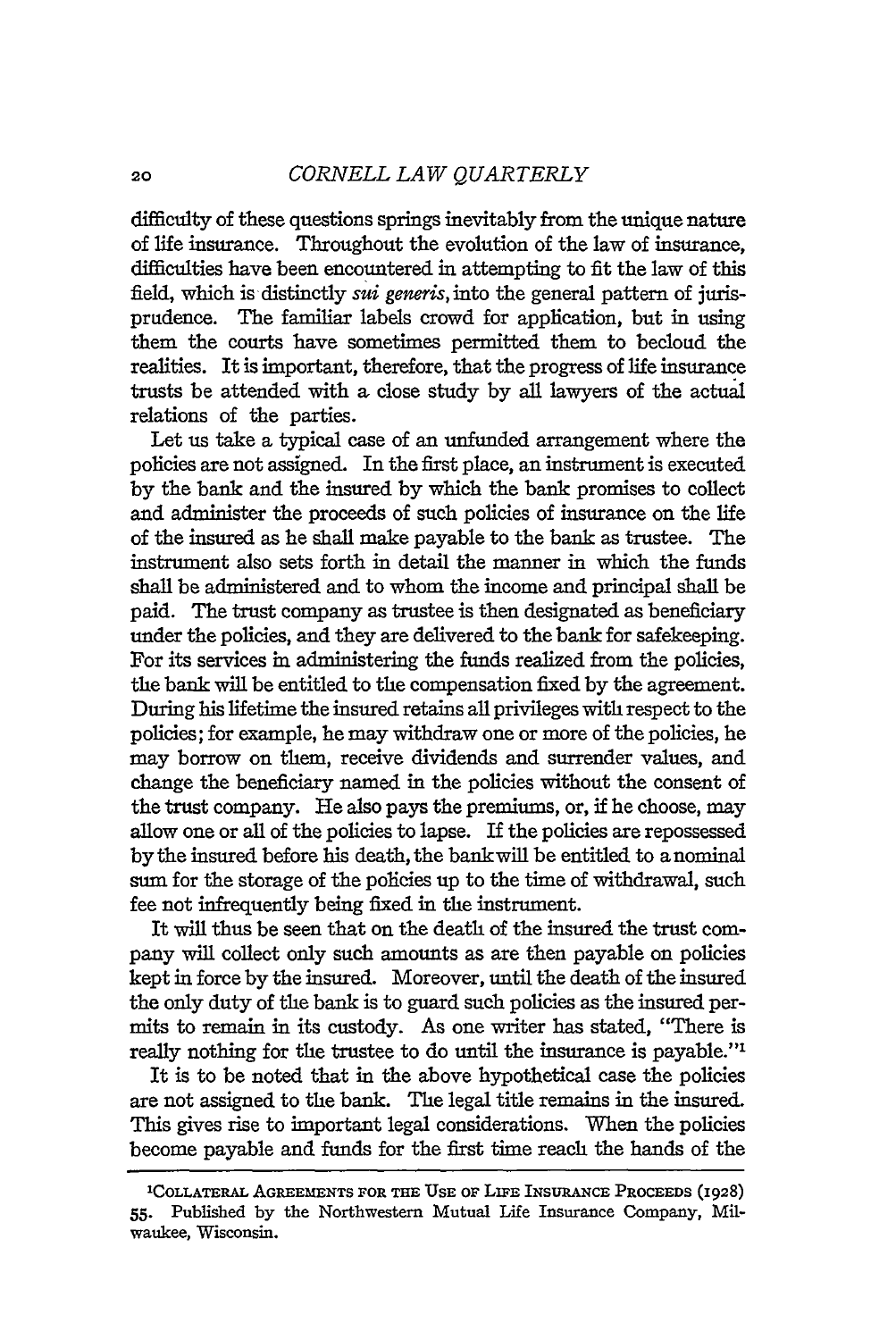trust company, it is probably true that such funds are impressed with a trust character for all purposes.<sup>2</sup> The fact, however, that the legal title in the policies does not pass to the bank during the lifetime of the insured means that there is no trust of the policies during that period.3 Upon the insured's death, the bank as the beneficiary named in the policies takes legal title to the proceeds and for the first time becomes a trustee. Prior to his death the bank is a bailee of the policies, the ownership being in the insured and the possession in the bank.4

Various legal catchwords have been applied from time to time to the typical unfunded arrangement, described above, in an attempt to bring it under some familiar category. The theory has sometimes been advanced, for example, that the unfunded arrangement amounts to an executory trust during the lifetime of the insured and becomes an executed trust upon his death.<sup>5</sup> This conception, however, involves a misuse of terms. An executory trust, properly so called, is one in which the limitations are imperfectly declared, the intention of the

2 Hirsh v. Auer, 146 N. Y. **13, 40** N. **E.** 397 (1895); Ditmars v. Smith, 3 App. Div. 57, 38 N.Y. Supp. 1036 (4th Dept. 1896); Lauterbach v. New York Inv. Co., **62** Misc. **561, 117 N.** Y. Supp. **152** (Sup. Ct. **I909),** *aff'd,* **137** App. Div. **919, 122 N.** Y. Supp. **1137 (Ist** Dept. **19IO).**

3 Chicago M. **&** St. P. Ry. v. Des Moines Ry., **254 U.** S. **196,208,41** Sup. Ct. **8I, 86** (1920); Brown v. Spohr, I8o **N.** Y. **201, 73 N. E. 14 (19o4);** Central Trust Co. v. Gaffney, **157** App. Div. **501, 142 N.** Y. Supp. **902** (Ist Dept. I913), *aff'd,* 215 **N. Y.** 740, **IO9 N. E. lO69** (1915); Title Guarantee & Trust Co. v. Haven, 214 **N.** Y. 468, lO8 **N. E. 819 (1915);** Farjeon v. Fulton Securities **Co., 225 App.** Div. 541, **233 N.** Y. Supp. 577 (Ist Dept. **1929);** *cf.* Butler v. State Mut. Life Assur. Co., **55** Hun **296,** 8 N. Y. Supp. **411 (189o),** *aff'd, 125* **N. Y.** 769, **27** N. **E. 409 (1891).**

At least one author, however, ventures the opinion that a present trust is created. He believes that the beneficial interest of the bank, although subject to defeasance by the lapse or withdrawal of the policies, is a sufficient *res* to support the trust. **DANIEL S. REMSEN, THE PREPARATION OF WILLS AND TRUSTS,** (2nd ed. **1930) 321.** (The chapter on life insurance trusts in this work, it is stated in the preface, was prepared **by** Gerard T. Remsen). <sup>4</sup>

1t has been claimed that where the bank is named as trustee-beneficiary without reservation in the insured of the right to change the beneficiary, a true trust comes into being immediately, although the policies are not assigned to the bank. (PRENTICE-HALL **TRUST SERVICE** [1928-1930] **2001).** It is difficult to assent to this proposition because the insured has not sought to divest himself of legal title to the policies. The case is not different from the ordinary situation of a beneficiary named in a policy under which the insured has no right to change the beneficiary: the beneficiary does not have title to the policy whatever other rights he may possess.

Part **2, PRENTICE-HALL TRAINING SERVICE FOR TRUST OFFICERS, LIFE** IN-SURANCE **TRUSTS (1929) 25.** Published **by** Prentice-Hall, Inc., New York.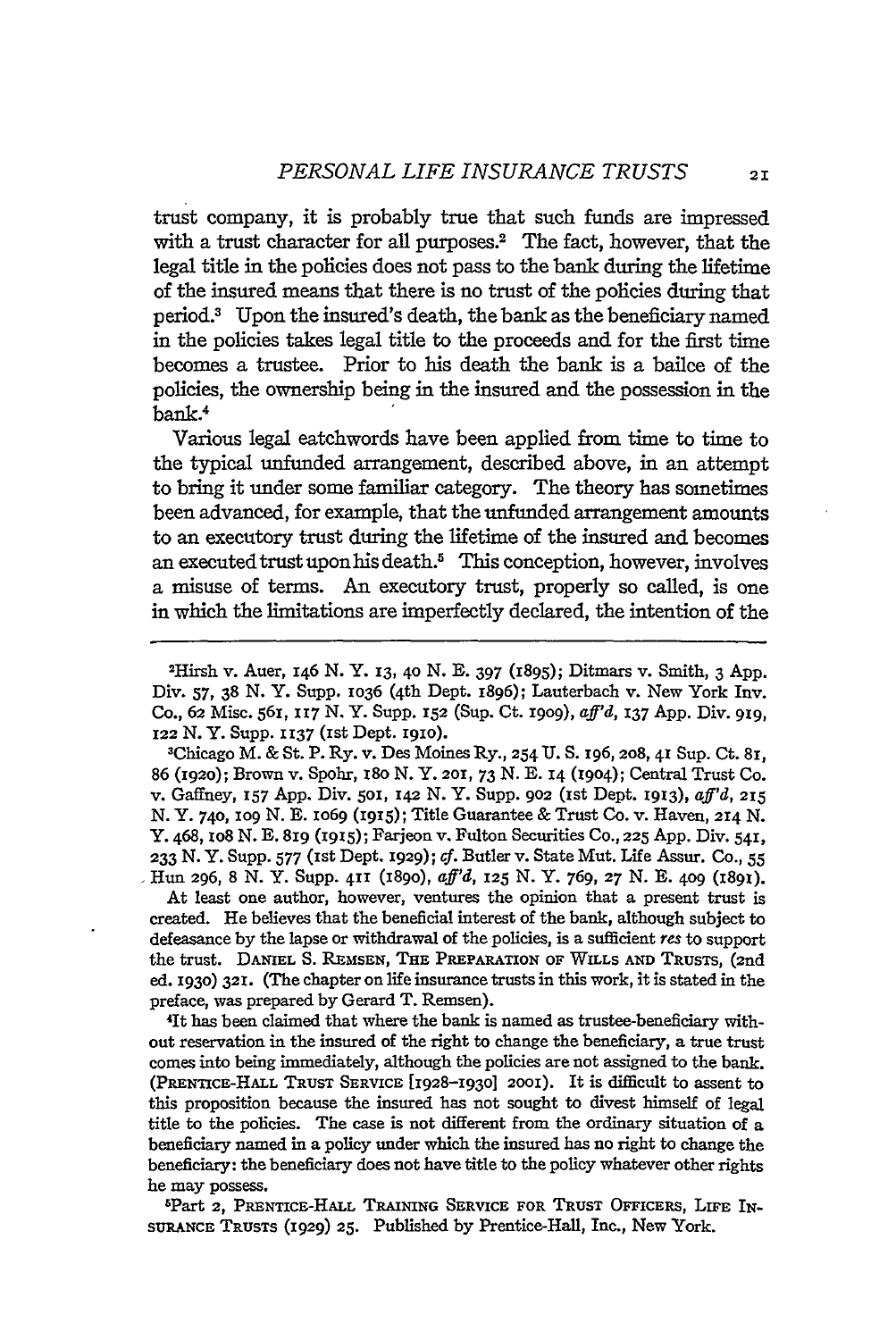#### *CORNELL LAW QUARTERLY*

settlor being stated in such general terms that something not fully declared is required to **be** done in order to perfect the trust.6

Nor is it a "contingent" trust, *i. e.,* an express trust which depends for its operation upon a future event.' Since the legal title to the policies remains in the insured, no express trust with the bank as trustee is initially created; moreover, the insured does not become an express trustee to the ultimate beneficiaries since he does not intend to become trustee; nor does he become a constructive trustee for them.<sup>8</sup>

Nor is it a contract to establish a trust *in futuro.* The insured does not engage to keep the policies in force for any period of time. If all the policies were allowed to lapse, no person could complain. There is an absence of mutuality of obligation. Moreover, it is not a promise to give property in trust. The insured makes no statement or representation that he will keep the policies alive.

Finally, it is not a trust merely because the instrument designates the bank a "trustee" and the insured a "settlor", or because paragraphs are included referring to the reservation by the insured of the right to revoke the "trust", or referring to the "trust hereby created". It is elementary that the words "trust" and "trustee" do not always show a trust.<sup>9</sup>

Although a contract, other than the bailment of the policies, does not arise at the time they are delivered to the bank, something more than a mere bailment takes place. In effect, the bank, in addition to the subsidiary agreement of bailment, promises that it will receive, hold, and pay out the proceeds of the policies according to the terms of the instrument, if and after the policies become payable. In other words, the bank makes a written offer to the insured to act as a trustee after his death. This offer requires an acceptance by the insured before the transaction is raised to the dignity of a contract. But the insured suffers no detriment and makes no promise. The lapse of all the policies will not work a breach of contract.

The insured, in effect, says to the bank that he may continue the policies in force and that if he does maintain them and does not change the beneficiary away from the bank, the bank may act as

**739** Cyc. 33.

<sup>&#</sup>x27;Wood v. Burnham, 6 Paige **513** (N. Y. 1837), *aff'd,* **26** Wend. 9 (N. Y. **184).** PERRY, **TRUSTS AND TRUSTEES** (7th ed. 1929) **C.** 12.

<sup>8</sup>See **EXPLANATORY NOTES** ON **TRUSTS** (Tentative Draft **No. i,** The American **Law** Institute) **6.**

<sup>9</sup>Hathaway v. Hathaway, **37 Hun 265** (N. Y. 1885); *In* re Hawley, IO4 N. Y. **250,** io N. E. **352** (1887). **RESTATEMENT** OF **THE** LAW **OF TRUSTS** (Tentative Draft No. i, The American **Law** Institute) § **36.**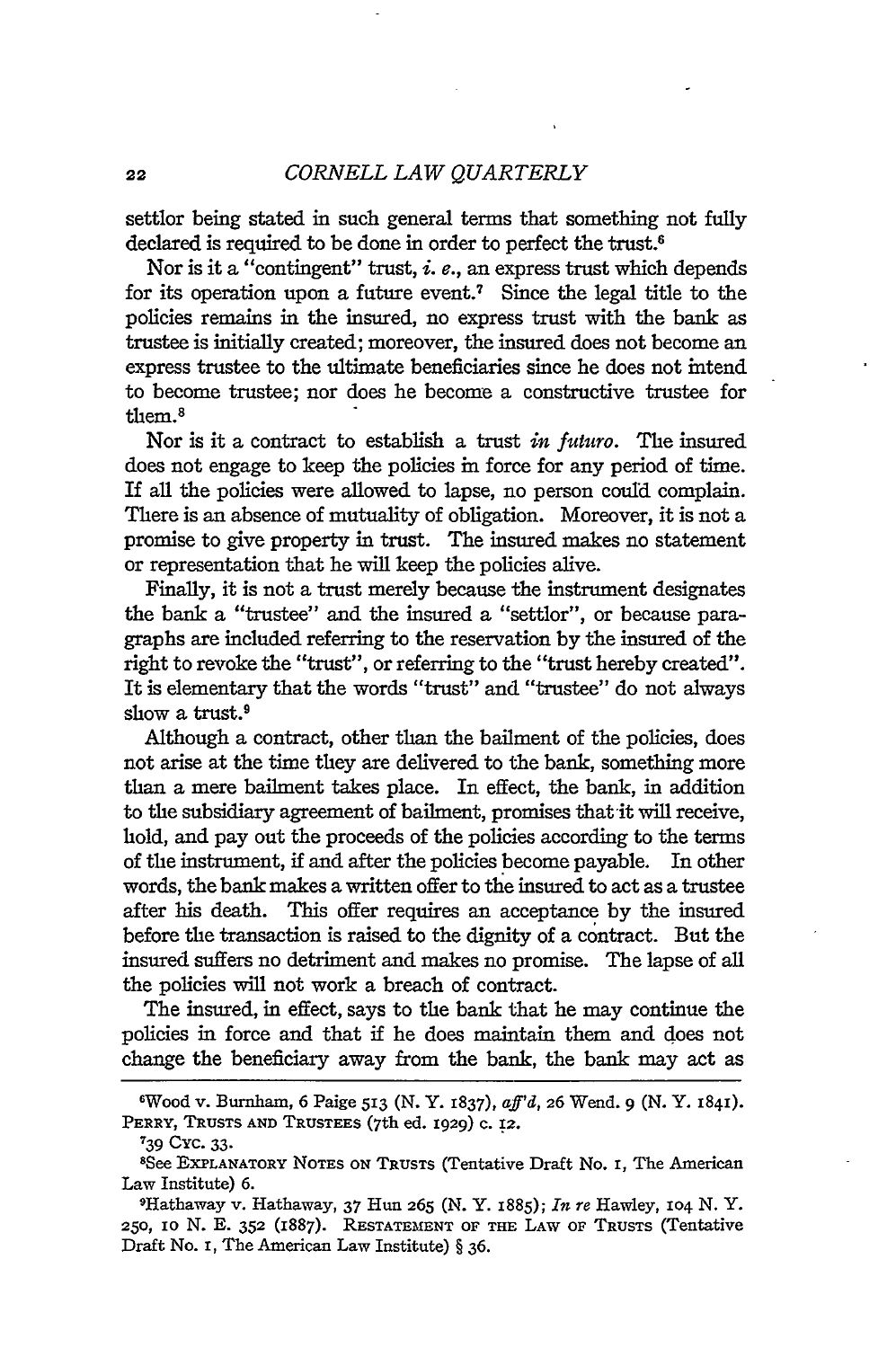trustee after his death. To put it in another way, the bank makes an offer of a promise for an act, the act to be the maintenance of the policies in force until the death of the insured. If the insured, induced by the offer, performs the act and the bank's offer has not been withdrawn, a binding contract is perfected on the death of the insured.<sup>10</sup> The bank must then collect the avails of the policies and administer the same as trustee according to the contract.

#### *(b) Unfunded trust where policies are assigned.*

In the foregoing section, it was assumed that the bank was named in the policy as trustee-beneficiary while the legal title to the policies remained in the insured. Let us next consider the situation where the insured assigns the policies to the bank as trustee. In such case a trust is immediately created, because the legal title in the policies passes to the bank." In this arrangement the beneficiaries under the trust are named in the instrument, but, of course, do not receive any income during the life of the insured. This fact, however, does not in any way invalidate the trust, which takes effect immediately. The enjoyment is postponed until after death, but the rights of the beneficiaries accrue before.<sup>12</sup>

In many instances the settlor reserves the power to revoke the entire trust and require the reassignment of the policies to himself, thereby terminating the interests of all parties. Such power of revocation, however, does not impair the trust *qua* trust;13 and, moreover, does not render it a testamentary disposition.<sup>14</sup> The trust is

Gilman v. McArdle, 99 N. Y. 451, 459, 2 N. E. 464, 468 (1885); Van Cott v. Prentice, 104 N. Y. 45, 10 N. E. 257 (1887); Grafing v. Heilmann, 1 App. Div. 26o, 37 N. Y. Supp. **253** (2d Dept. 1896), *aft'd,* 153 N. Y. 673, 48 N. **E.** 1io4 (1897); Robb v. Washington & Jefferson College, 185 N. Y. 485, 78 N. **E.** 359 (i9o6); Johnston v. Scott, *supra* note i i.

3 Van Cott v. Prentice, *supra* note *12;* Brown v. Spohr, *supra* note 3; Schreyer v. Schreyer, **iOl** App. Div. 456, 91 N. Y. Supp. 1o65 (ist Dept. **1905),** *affd, <sup>182</sup>* N. Y. 555, 75 N. E. **1134** (1905).

14 Matter of Dies, **50 N.** Y. 88 (1872); Gilman v. McArdle; Robb v. Washington & Jefferson College, both *supra* note *12;* Lauterbach v. New York Inv. Co., *supra* note *2;* Johnston v. Scott, *supra* note **II.**

<sup>10</sup> In referring to the duty of the trustee in such a case, the court in Kerr v. Crane, 212 Mass. 224, 229, 98 N. E. 783, 785 (1912) made the following statement: "His prospective obligation becomes binding only when his contingent interest has become absolute."

**<sup>&</sup>quot;A** policy of life insurance is held to constitute a contract to pay a certain sum to the payee on the death of the insured, and is a chose in action with all the usual incidents pertaining thereto. [Steinback v. Diepenbrock,  $158$  N. Y. 24,  $52$  N. E. 662 (1899)]. As a chose in action the policy is property capable of being held in trust by the bank as assignee. [Johnston v. Scott, 76 Misc. 641, 137 N. Y. Supp. 243 (Sup. Ct. 1912).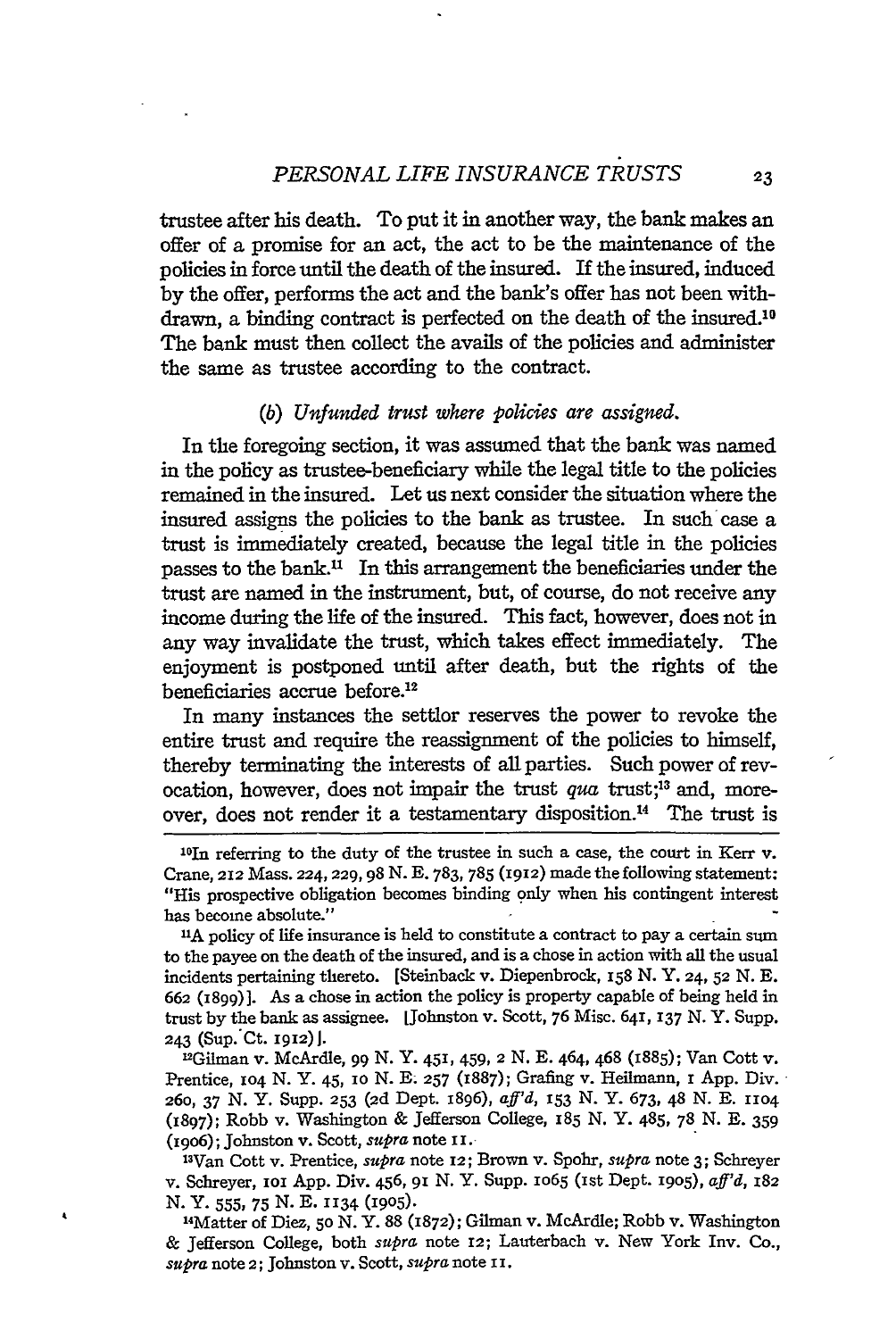*CORNELL LAW QUARTERLY*

good and effectual as if irrevocable until the power is exercised.<sup>15</sup> Nor does a reservation of the power to modify the terms of the trust, even to the extent of substituting new beneficiaries to receive the income after the settlor's death, render the trust invalid or the transfer a testamentary disposition. *Major continet in se minus,* and if an entire trust may be revoked **by** the settlor, a provision reserving the power of modification may be included.<sup>16</sup> Of course, if the power to revoke or modify is not reserved, it is lost when the policies. are assigned, and no changes may thereafter be made **by** the settlor except with the consent of all those beneficially interested under the instrument. <sup>17</sup>

#### *(c) Funded trust.*

In a funded insurance trust, income-producing property is transferred to the bank, the income to be used during the lifetime of the insured to pay the premiums on the policies, which are also delivered to the bank. The trust agreement provides for the disposition of the proceeds of the insurance and also of the original income-producing trust property. There is no doubt that as to the latter a trust is created at the date of the transfer of the property to the bank. The settlor parts with the legal title and all elements of an ordinary express trust are present. Furthermore, as has been stated in the foregoing section, a trust of the policies immediately comes into being provided they are assigned. On the other hand, if the policies are not assigned but the bank is merely named as trustee-beneficiary, no trust as to the policies is created during the lifetime of the insured.

Prior to the year 1927 there was grave doubt in New York as to the legality of a funded life insurance trust on the ground that it

The provision in the policy that the insured has the right to change the beneficiary thereunder does not empower the insured, after an assignment pursuant to an irrevocable trust, to defeat the trust **by** an attempted exercise of such right (Johnston v. Scott, *supra* note **ii).** The assignment and not the policy controls. **Of** course, an insurance company having no notice of the assignment would be protected in paying the proceeds to whatever beneficiary was named on the face of the policy. See article by Francis **J.** Wright, *Designation of a Trustee as Beneficiary,* Best's Insurance News, August **I,** 1930, **pp. 282-287.**

<sup>&</sup>lt;sup>15</sup>Van Cott v. Prentice, *supra* note 12; Von Hesse v. MacKaye, 136 N. Y. 114, **32** N. E. 615 (1892). PERRY, *op. cit. supra* note **6,** § **104.**

<sup>1</sup> 6 Perry, *op. cit. supra* note **6,** 497. Brown v. Spohr, *supra* note **3;** Schreyer v. Schreyer, *supra* note **13.**

<sup>&</sup>quot;Title Guarantee & Trust Co. v. Haven, *supra* note 3, at 483, lO8 **N. E.** at 824; Dorman v. Balestier, 175 **N.** Y. Supp. 677 (Sup. Ct. **1919);** Gage v. Irving Bank & Trust Co., **222** App. Div. **92, 225 N.** Y. Supp. 476 (2d Dept. **1927),** *aff'd,* 248 **N.** Y. 554, 162 **N. E. 522** (1928); **N.** Y. **CONS.** LAWS, **C. 41** (PERSONAL PROP-ERTY LAW) § **23.**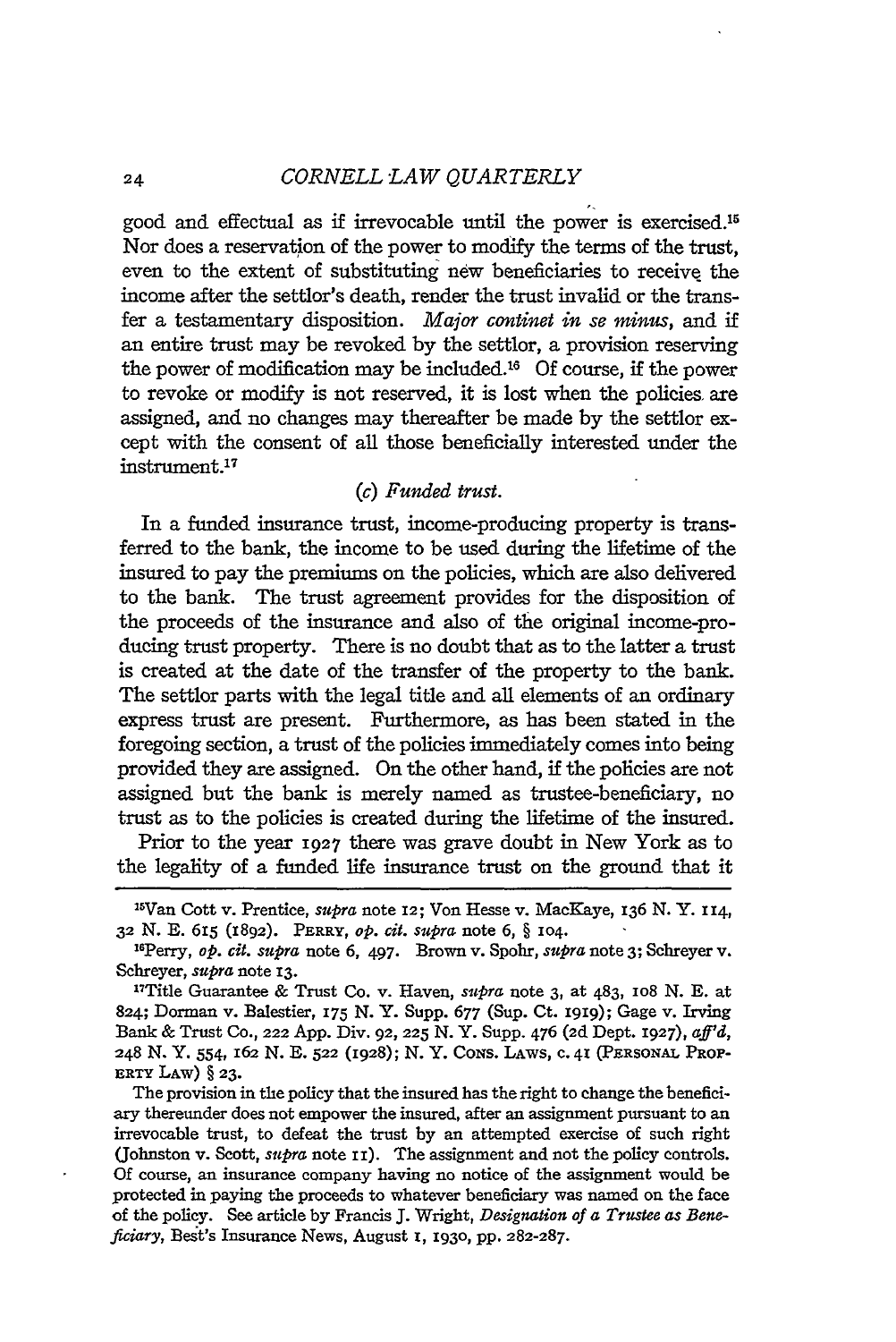involved an unlawful accumulation of income.<sup>18</sup> This situation was partially remedied in that year by an amendment to Section 16 of the Personal Property Law.<sup>19</sup> This amendment, however, according to its terms saves the funded trust only where the policies are included in the trust and constitute a res. Therefore, in order to gain the protection of the amendment, the policies must be assigned to the bank so as to vest title in it as trustee. If they are not assigned, but the bank is merely named as trustee-beneficiary, there is no "trust in property consisting of or including a policy or policies" of life insurance, and the statute would have no application. Such a trust in its entirety would perhaps be subject to successful attack as violating the rule against accumulations.

The rule against accumulations may be violated in still other ways unless care is taken. The amendment above mentioned relates only to the income used for the payment of premiums. Therefore, provision should be made with respect to the surplus income from the securities deposited with the bank. Such surplus, over and above the amounts required to pay the premiums, must be paid by the bank to someone and may not be held until the death of the insured.

In the next place, the trust instrument should provide for some lawful disposition of any proceeds realized on the policies prior to the death of the insured. For example, if a policy lapses and the bank receives the cash surrender value, the same may not be held and accumulated until the death of the insured to be then added to the avails of the other policies.

Many funded trust agreements provide that on the death of the insured the proceeds of the policies shall be added to the trust fund already held by the bank to meet premiums, and that thereafter the income from the consolidated fund shall be paid to certain life ben-

<sup>19</sup>The amendment reads as follows: "Provided that a deed or other instrument which creates or declares a trust in property consisting of or including a policy or policies of life, health, accident or disability insurance and directs that the income of such trust shall be applied in whole or in part to the payment of premiums upon such policy or policies shall not be considered as effecting an accumulation either of the income so used for the payment of premiums or of the dividends on such policy or policies."

<sup>&#</sup>x27; 8 See Bogert, *Funded Insurance Trusts and the Rule against Accumulations,* (1924) 9 CORNELL LAW QUARTERLY **113-I37.** However, in the case of *In re* Hartmann's Estate, 126 Misc. 862, **215** N. Y. Supp. **802** (Surr. Ct. **1926)** where a testator created a trust directing his executors to set aside an annuity sufficient to pay the premiums on a policy insuring the life of his son-in-law, it was held that this did not constitute an accumulation. The reasoning in this case has been seriously challenged. See Hanna, *Some Legal Aspects of Life Insurance Trusts* **(1930) 78** U. OF PA. L. REV. 346, 368-370.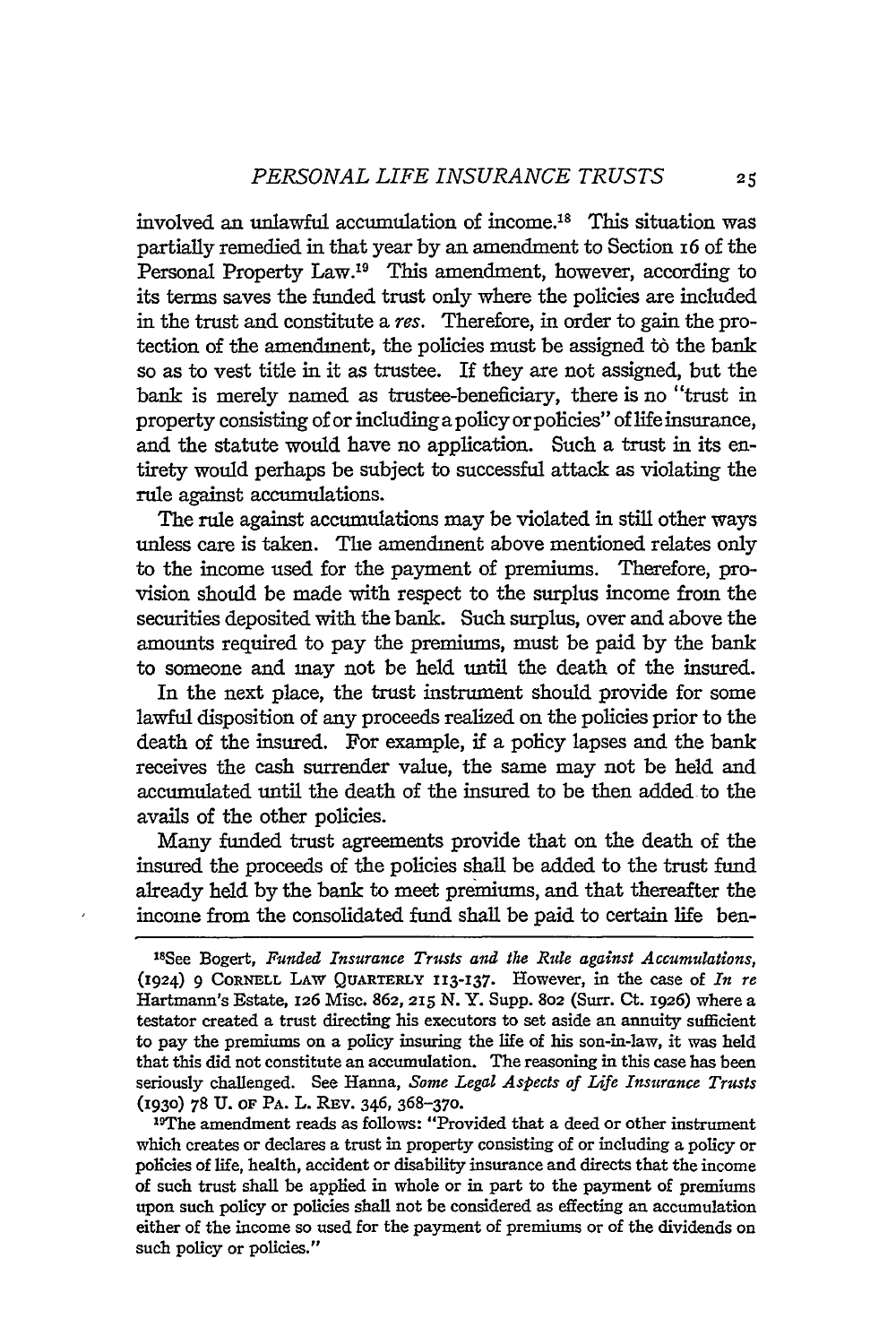#### 26 *CORNELL LAW QUARTERLY*

eficiaries until the termination of the trust. Such a provision may easily violate the rule against perpetuities where the trust as to the income-producing property is irrevocable. The latter fund should be treated separately because the absolute ownership thereof may already have been suspended for one life when the insured dies. The proceeds of the policies, on the contrary, may be trusteed for two lives after the settlor's death, provided the trust as to the policies is made revocable during the life of the insured, or provided certain circumstances exist as pointed out in the following paragraphs.

# II. "Two LIvEs IN BEING"

The New York statute provides that the absolute ownership of personal property shall not be suspended by any limitation or condition for longer than two lives in being at the date of the instrument containing such limitation or condition, or, if such instrument is a will, for longer than two lives in being at the death of the testator, except that a contingent gift in remainder may be made on a prior gift in remainder, to take effect in the event that the persons to whom the first remainder is limited die under the age of twenty-one years, or on any other contingency by which the interest of such persons may be determined before they attain full age.<sup>20</sup>

As has been pointed out, if the policies are assigned, either in an unfunded or a funded agreement, a trust is thereby presently created. If, further, a power of revocation is reserved to the settlor in the trust deed, the absolute ownership of the policies and other property is not suspended at all during his life. $21$  On the other hand, if the trust, either funded or unfunded, is irrevocable, the question arises as to the application of the statute on the suspension of ownership.

The statute has no application in an unfunded arrangement where the policies are not assigned, because in that case, it is submitted, there is no trust until the death of the insured.<sup>22</sup> The insured has the legal title to the policies throughout his life and consequently there is no suspension. If, however, the policies are assigned in an unfunded irrevocable trust, may it be said that the absolute ownership thereof is suspended during the life of the insured? Of course, the question is academic unless the settlor desires to trustee the proceeds of the policies for two lives after his death; this, however, is often the case.

**<sup>2</sup> 0 N.** Y. **CONS.** LAWS, **c. 41** (PERSONAL **PROPERTY** LAW) § **ii,** as amended **by** N. Y. Laws **1929, C. 229,** § **I8.**

<sup>2</sup> 'Equitable Trust Co. of New York v. Pratt, **II7** Misc. 708, **193** N. Y. Supp. **152** (Sup. Ct. 1922), *aff'd,* **206** App. Div. 689, **I99** N. Y. Supp. **921** (ist Dept. 1923). <sup>22</sup>See first section of this article.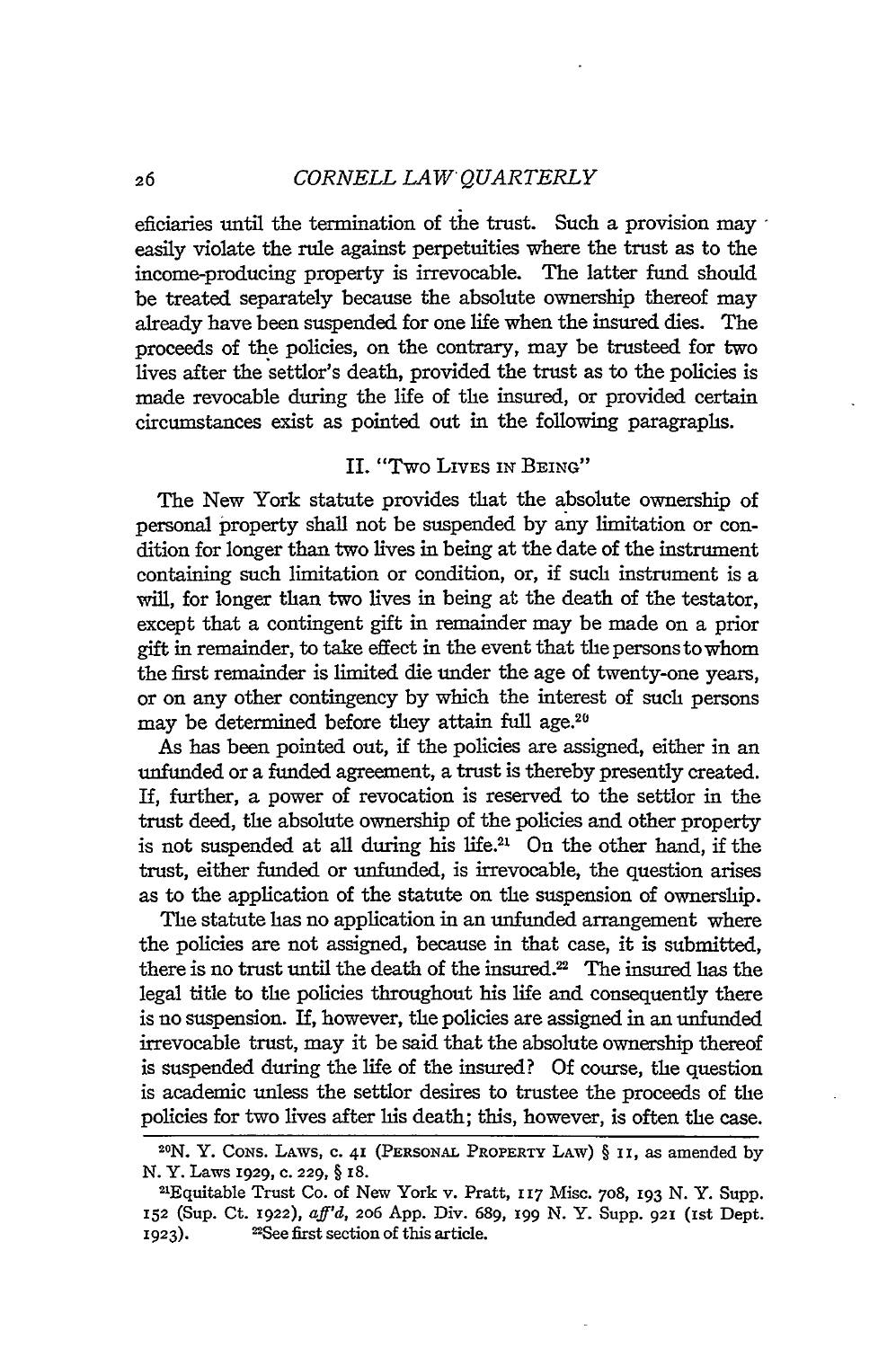The question does not admit of a categorical answer, because the terms of instruments differ. If all the parties beneficially interested in the trust, whether as life beneficiaries or remaindermen, are adults, the absolute ownership is not suspended during the life of the insured. This is because by statute such persons could consent in writing to the revocation of the trust by the settlor.<sup>23</sup> Thus there are persons in being who could convey an absolute title in possession.

The absolute ownership would not be suspended during the life of the insured for still another reason, provided all life beneficiaries and remaindermen are of full age. Since a trust in which the res consists of life insurance policies is not a trust to receive the income of personal property and to apply it to the use of any person, the interests of the beneficiaries may be assigned, and they in conjunction with the remaindermen and trustee could convey to a third person.<sup>24</sup> In fact, if the life tenants and remaindermen joined in an assignment, the trustee would be obliged to transfer the policies to the assignee.<sup>25</sup>

The above reasoning, both as to revocation by consent and assignability of interests, also applies in the case of an irrevocable funded life insurance trust, so far as the policies are concerned. Likewise, as to the income-producing fund, the above reasoning with respect to revocation by consent applies. If all persons beneficially interested in the income-producing fund are of full age, there is no suspension during the life of the settlor because by statute they may consent to the revocation of the trust by the settlor.<sup>26</sup> In such a special case, the trust instrument may provide that the income-producing fund be held in trust for two lives after the death of the insured.

The reasoning, however, with respect to the possibility of the alienation of the interests of the beneficiaries is inapplicable to the income-producing fund, because this is a trust to receive the income of personal property and to apply it to the use of some person. If a person other than the settlor is entitled to the surplus of the income-

**2 6 N.** Y. **CONS.** LAWS, **c.** 41 **(PERSONAL** PROPERTY LAW) § **23.**

**<sup>2</sup>N.** Y. **CONS.** LAWS, **c. 41** (PERSONAL PROPERTY LAW) § **23.** Williams v. Sage, i8o.App. Div. **I,** 167 N. Y. Supp. **179 (2d** Dept. 1917); Cazzani v. Title G. &T. **Co., 175 App.** Div. 369, x61 N. Y. Supp. **884** (Ist. Dept. 19x6), *aff'd, 220* N. Y. **683,** x16 N. **E. 1040** (1917); Whittemore v. Equitable Trust **Co., 250** N. Y. **298,** <sup>165</sup>N. E. 454 (1929).

<sup>2</sup> 4 N. Y. **CONS.** LAWS, c. **41 (PERSONAL** PROPERTY LAW) § 15. Wells v. Squires, **117 App.** Div. 5o8, **102** N. *Y..* Supp. 597 (Ist Dept. **1907),** *aff'd, 191* N. Y. **529,** 84 N. E. **1122** (19o8); Hammerstein v. Equitable Trust Co., **156** App. Div. 644, **I41** N. Y. Supp. IO65 (Ist Dept. **1912),** *aff'd, 2o9* N. Y. 429, **103** N. E. 7o6 (1913). **<sup>25</sup>**

**Wells v.** Squires, *supra* note **24.** CHAPLIN, **SUSPENSION OF THE** POWER **OF** ALIENATION **AND POSTPONEMENT OF VESTING UNDER THE** LAWS **OF NEW YORK (3rd** ed. **1928)** § 49o.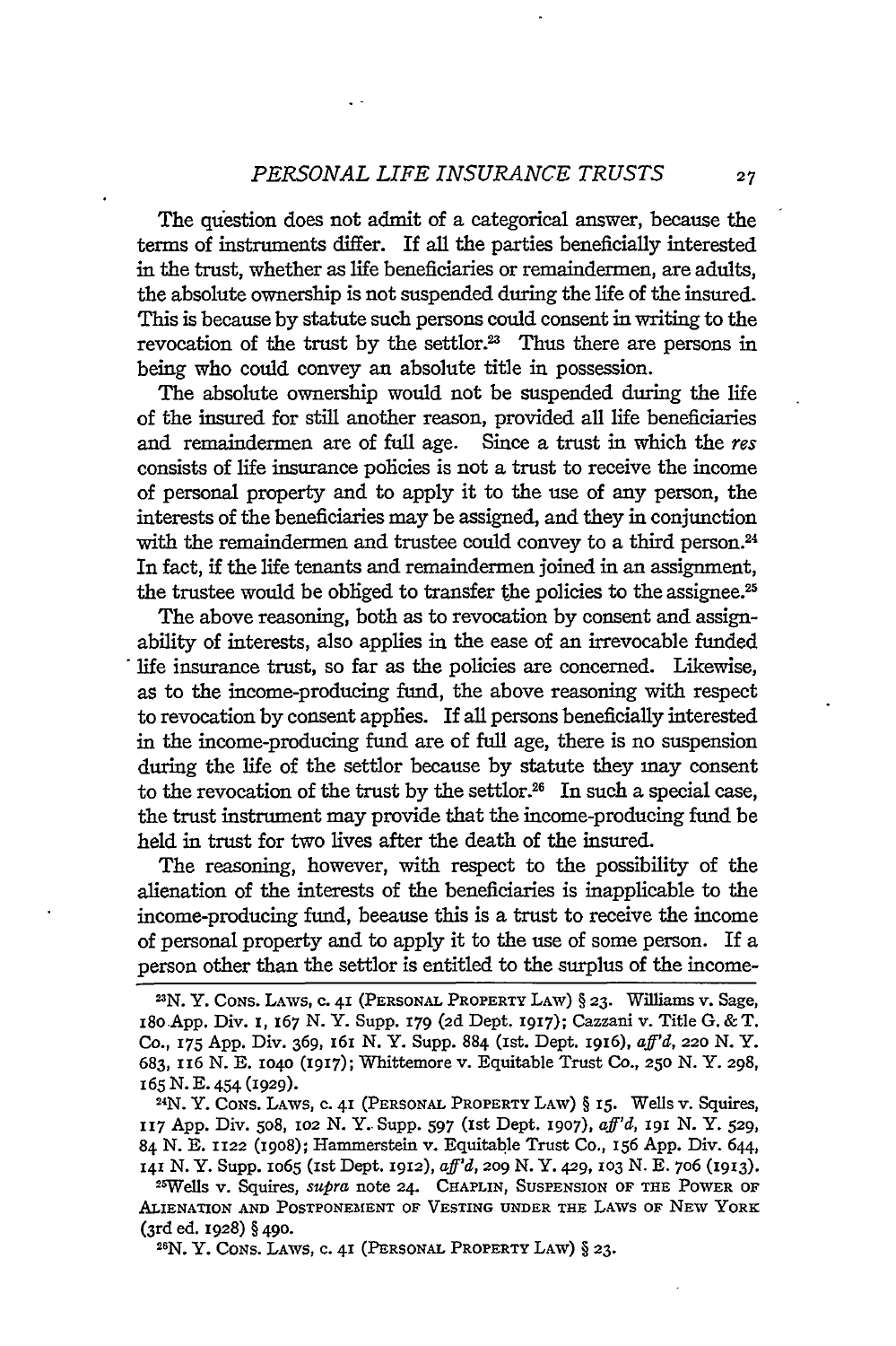producing fund over and above the amount of the premiums, or if the said fund is to continue to be held in trust after the death of the settlor, or if a person other than the settlor would be directly obligated to pay the premiums if it were not for the trust fund and such person consequently receives the direct benefit of the income from such fund, the interests of the beneficiaries are inalienable under the statute.27

Returning to our original question as to the suspension during the life of the insured of the absolute ownership of the policies in an irrevocable funded or unfunded trust, the answer would appear to be that the ownership is suspended except in the case where all those beneficially interested in the trust are of full age.

The practical effect of such suspension is important. It means that where policies are assigned irrevocably, except in the special case described, one measuring life is exhausted when the insured dies. Hence the proceeds of the policies in an irrevocable trust, either funded or unfunded, where the policies are assigned, except in the special case noted above, may be held in trust for only one life after the death of the insured.

# III. UNBoRN LIFE BENEFICIARIES

A very interesting and practical question arises when the insured, in an ordinary unfunded arrangement where the bank is named trustee-beneficiary and the title to the policies remains in the insured, directs that the proceeds of the policies shall be divided into as many separate trusts as the insured leaves children him surviving, whether in being at the time the instrument is executed or born thereafter.

The statute, enacted long before the recent growth of life insurance trusts, provides that, "The absolute ownership of personal property shall not be suspended **by** any limitation or condition, for a longer period than during the continuance and until the termination of not more than two lives in being at the date of the instrument containing such limitation or condition, or, if such instrument be a last will and testament, for not more than two lives in being at the death of the testator...<sup>"28</sup> As has been said above, there is no suspension and no trust during the life of the insured where he retains title to the policies; when he dies, however, the insurance proceeds become trust funds and the period of suspension begins. Is it necessary that every life beneficiary who is now to receive income have been in being on the day the instrument was executed?

**<sup>2</sup>7 N.** Y. CONS, LAWS, c. **41 (PERSONAL** PROPERTY LAW) **§** x5. *In* reUnited States Mortgage & Trust Co., **130** Misc. **635, 224 N.** Y. Supp. **599** (Surr. Ct. **1927). 2SN.** Y. CONS. LAWS, **c.** 41 (PERSONAL PROPERTY LAW) § **ii.**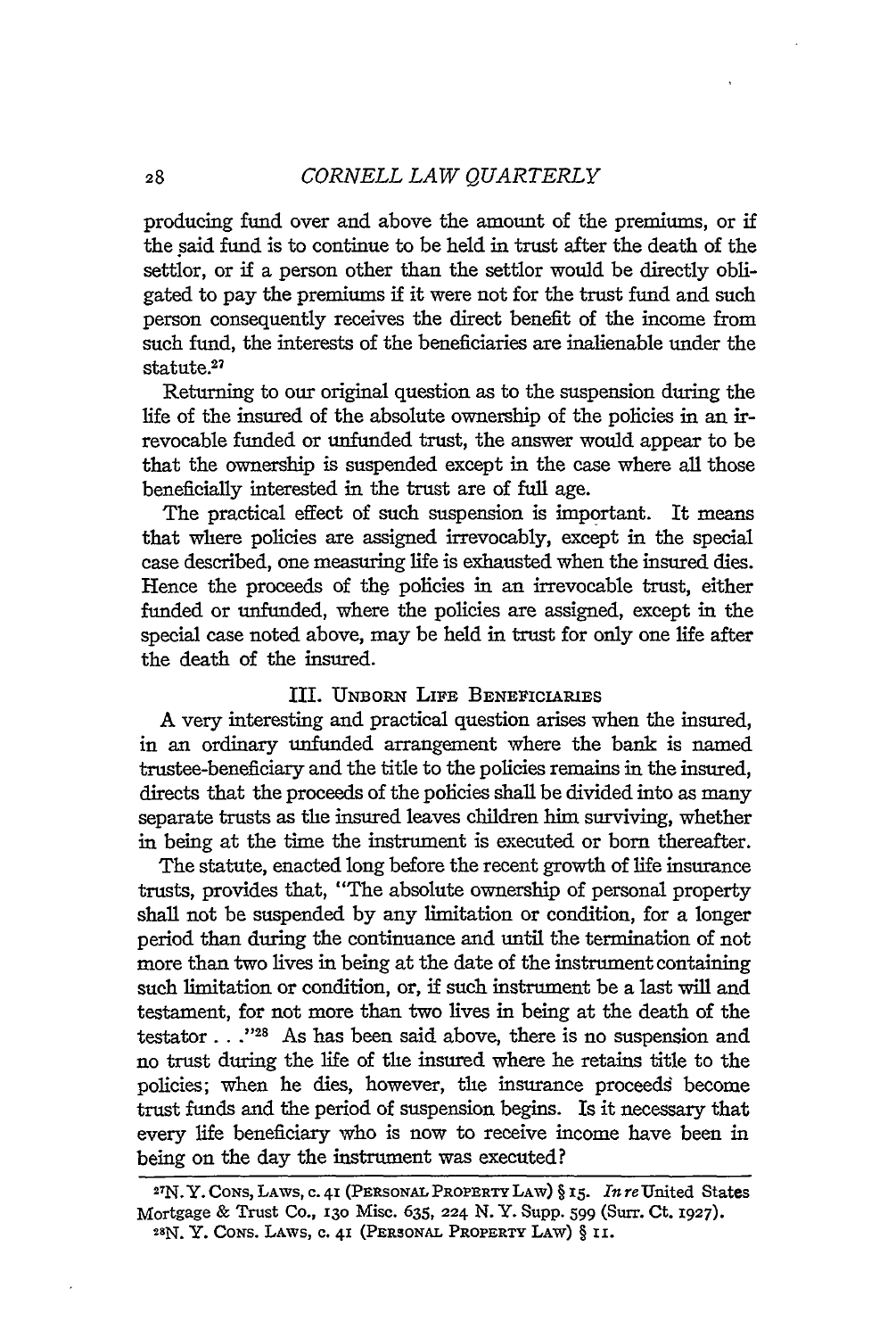The statute is primarily directed to testamentary and living trusts, and relates to the respective times such trusts are created. A **Will** speaks as of the date of death; the statute, therefore, only requires that the beneficiaries of a testamentary trust be in existence at the death of the testator, when the trust period begins. A living trust speaks from the date of its creation, which ordinarily is the date on which the written trust instrument is executed by the settlor; the statute, therefore, requires that the beneficiaries shall be in being at the date of the instrument, which presumably means the date of its execution, which in turn usually coincides with the creation of the trust.

In a life insurance trust where the policies are assigned to the trustee, the transaction results in a living trust. The duties of the trustee, to be sure, are not numerous, unless the trust is funded, but they are, nevertheless, present and quite real. The bank is to hold title to the policies and is not a mere custodian thereof; the bank must protect the policies with all the zeal of a trustee and not merely with the care of a bailee. The bank will also be charged with the duties and responsibilities of a trustee in the collection of the proceeds of the policies, whereas in the case where the bank does not hold title to the policies, it will collect the proceeds **by** virtue of its obligation as a party bound **by** a contract and will become a trustee only after it receives the money from the insurance company.29 Since the assignment of the policies results in a living trust, there can be little doubt that the requirement as to lives in being at the date of the execution of the trust agreement will be imposed by the courts. Less justification, however, appears for such a holding where the policies are not assigned and no trust is created until after the death of the insured. Here the insured is looking forward primarily to the time subsequent to his death when the proceeds become available to the trustee. In such a case, since the title does not pass, the absolute ownership is not suspended under any circumstances during the life of the insured. Hence no social purpose appears for a statute directed against this situation. Furthermore, the statutory rule against suspension of ownership must be and has been strictly construed because it is a derogation fromthe common law.30 Itwouldseemthat a court should struggle to hold the statute inapplicable in the field of unfunded insurance "trusts".

The statute does not define the words "date of the instrument", which phrase may conceivably mean either the date of the execution of the instrument or the effective date of the instrument. The

2

<sup>&</sup>lt;sup>29</sup>See first section of this article.

**<sup>3</sup>OPerin** v. Carey, **24** How. 465 **(U. S.** i86o); Cochrane v. Schell, **i4o N.** Y. 516, **532, 35** N. **E.** 971, 976 (1894).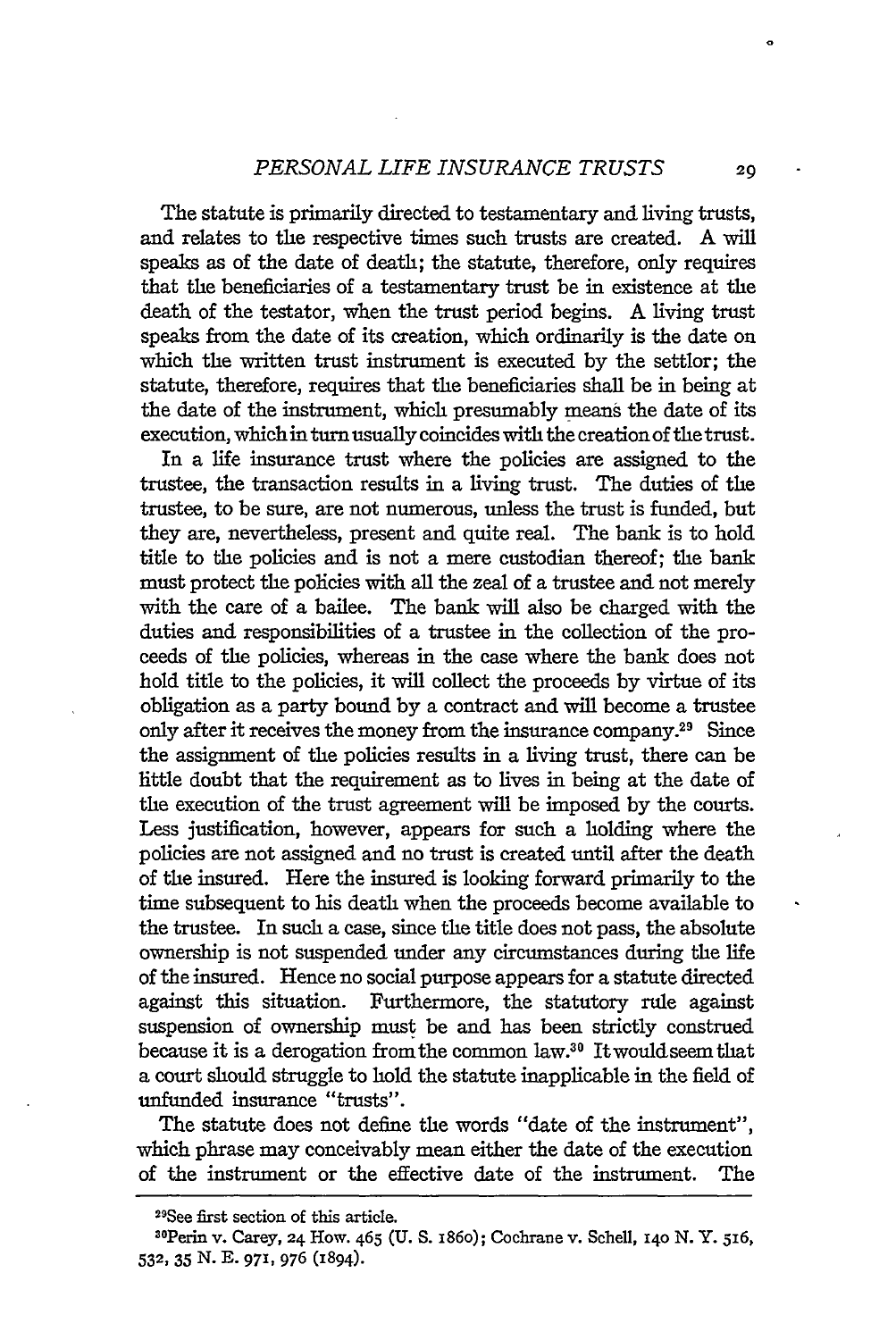question as to the interpretation of this phrase does not appear to have been expressly adjudicated with respect to life insurance trusts. The effective date of an unfunded life insurance "trust" instrument where the policies are not assigned, is not the date when the instrument is signed but the date of the death of the insured. There is no trust and no contract, beyond the bailment of the policies, so long as the insured lives; there is merely a continuing offer on the part of the bank to act as trustee of whatever insurance moneys it is enabled to collect by virtue of the continued maintenance of the policies by the insured.

The argument here presented as to the interpretation of the phrase "date of the instrument" may be thought too refined. At least one writer on the subject of life insurance trusts assumes that the words mean the date of the execution of the instrument and he warns against attempting to provide for after-born children.<sup>31</sup>

In whatever way the courts may construe the phrase in question, it would seem to admit of no argument that it is socially desirable that a man be allowed to direct the disposition of the proceeds of his insurance so as to include trusts for all children that may be born to him. Otherwise, the birth of every new child necessitates a new or amended instrument. It is quite possible that the father may postpone until too late the revision of the instrument, or he may have become mentaily incompetent. At any rate, the after-born child mayfind himself destitute while his brothers and sisters are well taken care of, all without any fault on the part of his father. To remove all ambiguity in the statute, the legislature should amend it in the light of the recent tremendous growth of life insurance trusts.

#### IV. THE **MANNER OF EXECUTING THE INSTRUMENT**

The question is sometimes raised as to the testamentary character of the unfunded "trust" where the policies are not assigned. If such -a transaction is a testamentary disposition, the instrument must be executed with the formalities required in the case of a will and must be probated after the death of the insured. It is argued that since no present interest passes to the bank during the lifetime of the insured, especially where the right to change the beneficiary is reserved, and since the instrument only takes effect at his death, such document is a will. This theory, however, loses sight of certain facts.

It is true that the rights of the trustee-beneficiary, like those of any beneficiary,<sup>32</sup> where the right to change the beneficiary is reserved,

 $3<sup>o</sup>$ 

<sup>31</sup> Hanna, *op. cit. supra* note 18, -at **359.** See also, SHATTUCK, **THE LIVING** INSURANCE TRUST (1928) **40-41.**

 $32$ With the possible exception of the case where the wife of the insured is the beneficiary. Wagner v. Thieriot, 203 App. Div. 757, 197 N. Y. Supp. 560 (1st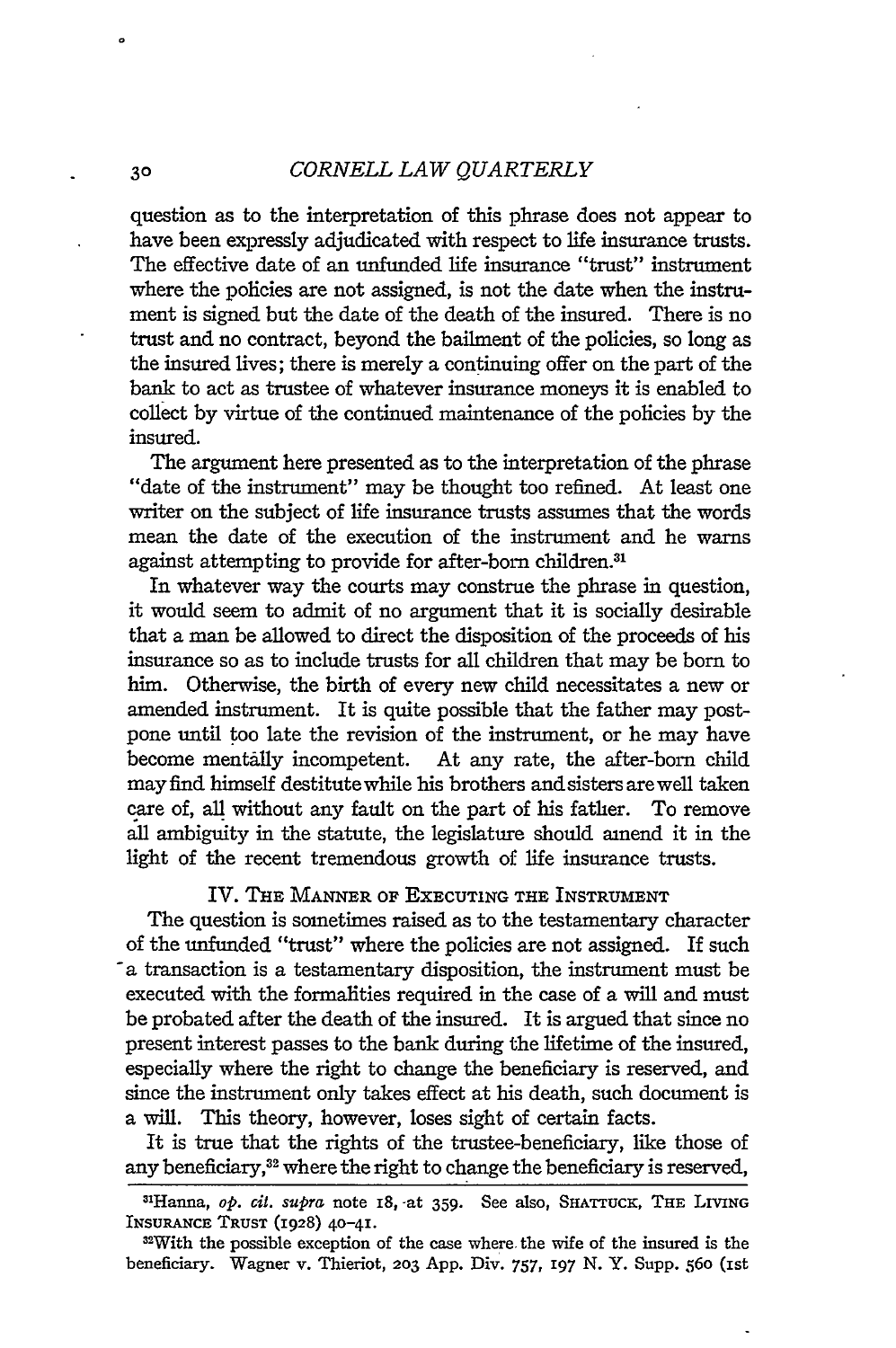are entirely contingent, uncertain, and revocable during the life of the insured." It is also true that no property interest in the policies passes to the bank during the life of the insured. Likewise it is true that outside of the bailment of the policies, which feature may be separately regarded, $34$  the instrument does not take effect until the death of the insured. If these were the only considerations, the instrument might perhaps be required to be executed as a will.<sup>35</sup>

The distinguishing point, however, is that a policy of life insurance is not deemed an asset of the estate of the insured unless payable to the insured, his executors or administrators." The mere fact that the insured has title to a policy and may change the beneficiary does not make the policy or its proceeds part of his estate; the money goes directly to the named beneficiary. The rule is not otherwise where the beneficiary is a trustee; the proceeds do not form part of the estate of the insured, whether or not the insured has reserved the right to change the beneficiary.37

Inasmuch as neither the policies nor their proceeds constitute part of the estate of the insured at his death, it becomes immaterial in what particular manner some instrument may have been executed by which the beneficiary under the policy is to hold or distribute the proceeds. After the death of the insured the instrument is merely evidence of a contract rendered binding at his death, under which contract the bank must collect the insurance and hold it in trust.

It has already been expressly held in a case where the policies were assigned and a trust was established during the life of the insured, that the plan was not testamentary in character.38 In the *Voorhees'* case<sup>38</sup><sup>a</sup> the Court said:

Dept. **1923),** *aff'd, 236* N. Y. 588, **I42** N. E. **295 (1923);** *cf.* earlier case of McGowin v. Menken, **223** N. Y. **509, 513, 119** N. **E.** 877 (1918).

nMcGowin v. Menken, *supra* note **32;** Schoenholz v. N. Y. Life Ins. **Co., 234** N. Y. 24, **136** N. E. **227** (1922); Eltonhead v. Travelers' Ins. Co., **I77** App. Div. **170,** 163 **N.** Y. Supp. **838** (ist Dept. 1917); Strianesev. Metropolitan Life Ins. Co., **221** App. Div. 8i, **223** N. Y. Supp. **I6** (1st Dept. **1927).**

3"The presence of the bailment feature does not serve to prove that the instrument in other respects is not a will. The same instrument may be a will and also contain a contract. See 40 Cyc. IO88-IO89.

3 5 Matter of Diez, *supra* note **I4;** Butler v. Sherwood, **196** App. Div. **603,** 188 N. Y. Supp. 242 (3d Dept. **1921),** *aff'd,* **233** N. Y. 655, **135** N. **E. 957 (1922).**

31Matter of Van Dermoor, 42 Hun **326** (N. Y. 1886); *In re* Fay's Estate, **25** Misc. 468, 55 N. Y. Supp. 749 (Surr. Ct. 1898); Wagner v. Thieriot, *supra* note **32;** Matter of Knoedler, i4o N. Y. **377, 35** N. E. 6oi (1893).

17Matter of Van Dermoor, *supra* note 36; *In re* Voorhees' Estate, 2oo App. Div. **259, 193** N. Y. Supp. 168 (3d Dept. 1922).

*38Itt re* Voorhees' Estate,supra note 37;Johnston v. Scott, *supra* note **ii.** See also, In re Haedrich's Estate, **134** Misc. 741, **236** N. Y. Supp. **395** (Surr. Ct. **1929).**

*asupra* note **37,** at 264, **193** N. Y. Supp. at **172.**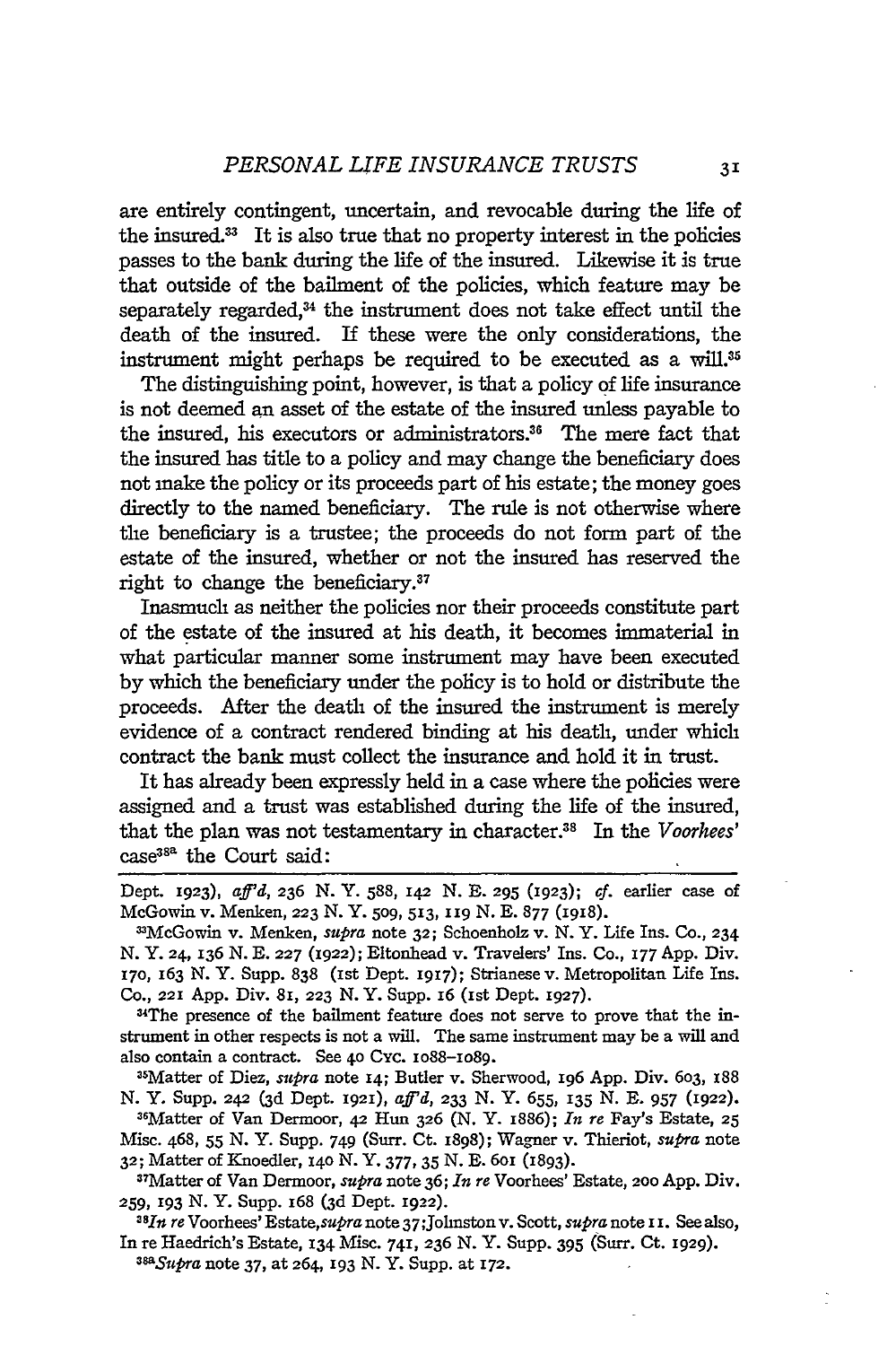"He has indeed by his trust deeds directed how the proceeds of these policies shall be distributed after death, and named the conditions under which the beneficiaries should take. But this is the effect in principle of every life policy payable at death to another than the assured or his estate."

The same reasoning would apply where the policies are not assigned but the bank is named in the policies as trustee-beneficiary under an ordinary unfunded arrangement. <sup>39</sup>

#### V. THE **INSURANCE** COMPANY AS TRUSTEE

For the most part insurance companies do not attempt to act as trustees under life insurance trust agreements. Every effort is usually made to co-operate rather than compete with trust companies. On the other hand, some insurance corporations have accepted appointment as trustee under life insurance trust agreements, and it therefore becomes important to note the legal incidents arising in such cases.

It would seem that no insurance corporation, domestic or foreign, may exercise in New York the power to receive deposits of money, securities, or other personal property in trust; nor may any insurance corporation, domestic or foreign, exercise in New York the power to take, accept, or execute any trust or power of whatever nature or description, whether involving real or personal property, committed or entrusted to it by any person by grant, assignment, transfer, devise, bequest or otherwise.40

Despite the inclusive language of the statute, it would nevertheless seem clear that a foreign insurance corporation, lawfully acting as trustee in the state of its creation, could send the income from the trust to New York beneficiaries. This could hardly be construed as the "execution" of a trust in New York; a contrary holding would, of course, lead to absurd results.

It is most doubtful that any insurance corporation, domestic or foreign, may ever act as trustee under a life insurance trust, unless such power is expressly granted by statute or is lawfully included in the charter of the company. The situation is unlike that in which an insurance corporation pursuant to an option settlement pays definite sums of money at fixed times to the beneficiaries. Such payments are made according to a rigid contract with the insured, and are made

<sup>3</sup> 9 Such holding was in fact made more than twenty years ago. This was the case of Lauterbach v. New York Inv. Co., *supra* note 2. However, it might be argued under the facts of that case that the insured had transferred title in the policies to the trustee. Such is the view of that case apparently taken by Frank Irvine in his article on "Trusts" in 39 Cyc. at pp. 76-77.

N. Y. CONS. LAWS, **C.** 2 (BANKING LAW) § **223.**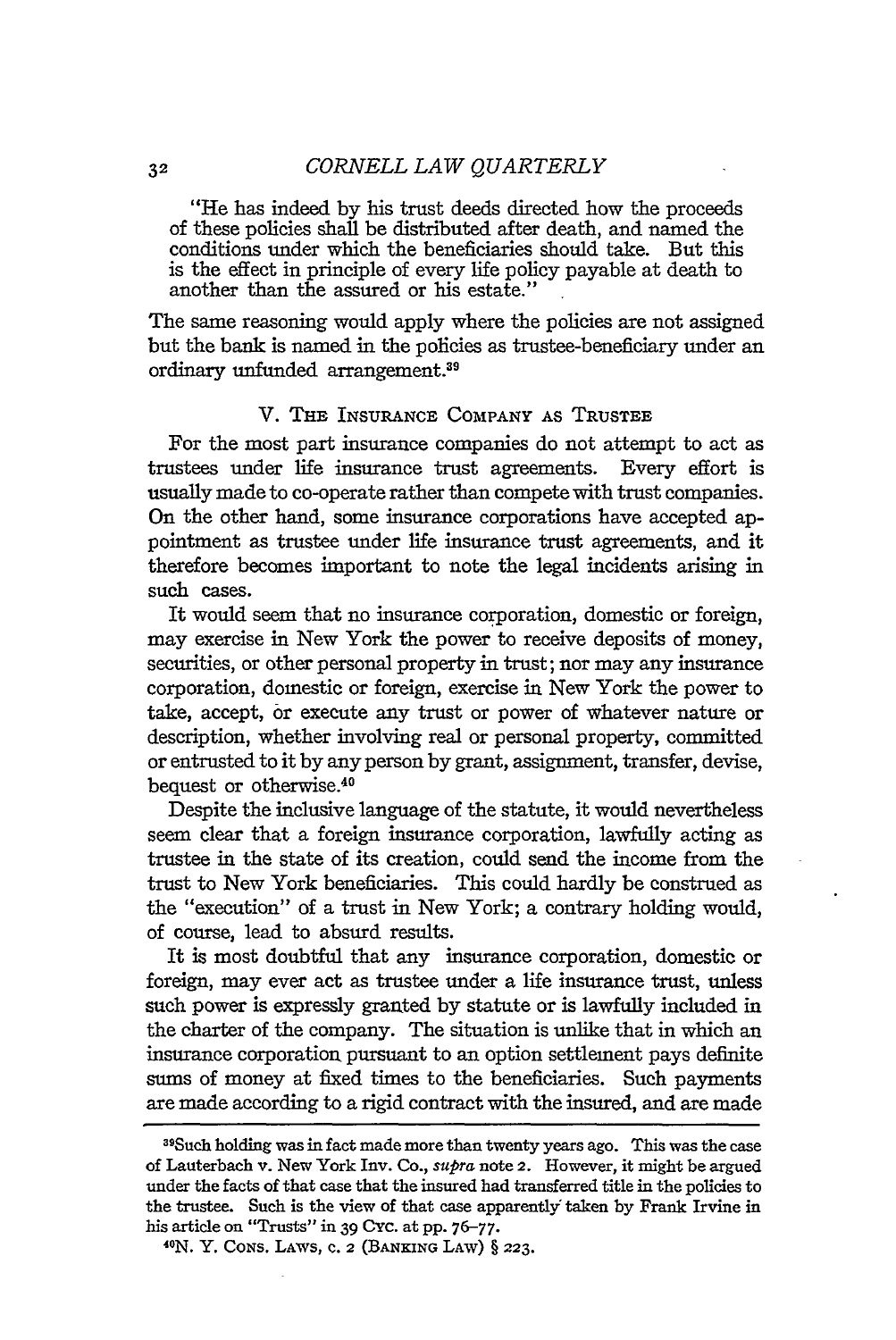from the general funds of the company. There is no particular trust res, and no discretionary power in the corporation.<sup>41</sup>

It is true the ancient rule that a corporation aggregate could never act as trustee has long been exploded; $42$  but a modern corporation may act as trustee only under certain conditions. In the first place, the corporation must have the legal capacity to take real or personal property for corporate purposes.<sup>43</sup> This capacity is sometimes conferred on all corporations by general act.44 An insurance corporation, however, may be strictly limited as to the extent of real property holdings,45 and its capacity to take and hold real property in a funded insurance trust, or to purchase real property for a trust, would be highly questionable.

In the second place, a corporation, insurance or otherwise, cannot take and hold property in trust for a purpose in which the corporation has no interest or which is foreign or repugnant to the objects for which the corporation was created.<sup>46</sup> This does not mean that a trust must be strictly within the scope of the direct purposes of the institution of the corporation, but the trust must certainly be at least collateral to such purposes.<sup>47</sup> Whether a trust formed from the proceeds of life insurance, the income from which is payable to private individuals with no relation to the insurance company, is sufficiently germane to the direct purposes of a corporation created to write life insurance, is an open question. It may perhaps be doubted that the administration of such a trust is necessary or proper for the exercise of the powers conferred upon a life insurance corporation.45

4'Vidal v. Girard's Executors, *supra* note 42; Jackson v. Hartwell, 8 Johns. **422** (N.Y. 1811); Matter of Howe, **I** Paige **214** (N. Y. 1828); Currin v. Fanning, 13 Hun 458 (N. Y. 1878); Sheldon v. Chappell, 47 Hun 59 (N. Y. 1888); 14a **C.** J.  $514 - 515.$ Vidal v. Girard's Executors, *supra* note 42. *<sup>48</sup>*

*An* insurance corporation has no implied power to engage in banking. Thus an insurance company may not issue notes or bills of exchange [Utica Ins. **Co. v.** Cadwell, 3 Wend. 296 (N. Y. 1829)]; nor engage in the business of discounting [New York Firemen Ins. Co. v. Sturges, **2** Cow. 664 (N. Y. 1824)]; nor issue negotiable bonds, not under seal, payable to the order of one of its clerks and endorsed in blank, in the form of ordinary post notes of banking institutions [Att'y Gen. v. Life and Fire Ins. Co., **9** Paige 47o (N. Y. 1842)]. An act of the legislature incorporating a fire insurance corporation was strictly construed in the case of The People v. Utica Ins. Co., **15** Johns. 358 (N.Y. 1818). The company was doing certain business of a banking nature with the result that *quo*

<sup>4</sup> 1M. **A.** Linton, *Life Insurance Trusts from the Life Underwriter's Point of View,* BEST'S INSURANCE NEWS, July I, 1930, at 199-203.

<sup>2</sup>Vidal v. Girard's Executors, 2 How. **127 (U. S.** 1844). *43/bid.* <sup>44</sup>

E.-g., in N. Y. CONS. LAWS, **C. 22 (GENERAL** CORPORATION LAW) § 14 (3). <sup>45</sup> N. Y. CONS. LAWS, **C." 27** (INSURANCE LAW) § 20.